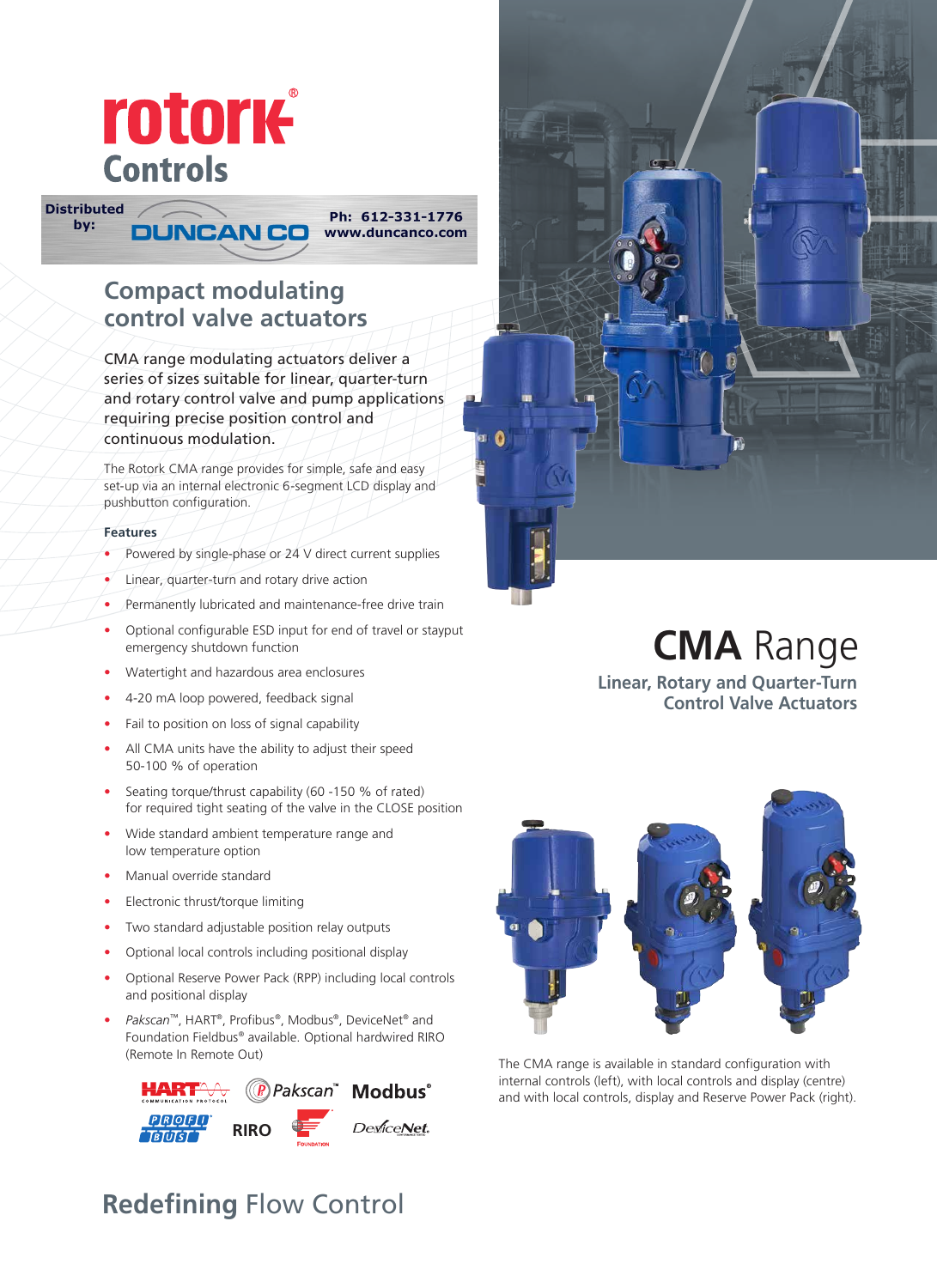# **rotork Controls**

# **CMA Range Standard Unit**



## **1 Encoder Technology**

The CMA utilises absolute encoder technology where a unique digital code corresponds to the angular position (CMQ), stroke length (CML) or rotary (CMR) position of the actuator.

To achieve high resolution, the position sensor location eliminates any backlash effect in the gearing. The sensor is 12-bit for quarter-turn and linear actuators and 10-bit for rotary actuators, fitted at the output gear stages, removing any internal backlash effect that may exist in the drive train.

## **2 User Interface**

Two programmable relays energize upon reaching a desired position or any other available condition among the programmable options.

Field selectable adjustments for:

- Deadband
- Zero and span
- Command signal type
- Standard or reverse acting
- Manual-auto operation
- Fail to position on loss of signal capability

## **3 DC Brushless Motor**

The CMA uses a high efficiency, continuous rated, brushless DC motor allowing for maintenance-free operation with continuous modulation duty.

# **4 Hand Drive**

A hand drive mechanism is provided as standard for all CMA actuators to allow manual operation of the valve. Pressing down on the hand-knob shaft engages a gear in the upper section of the drive train and releasing the knob causes the spring to disengage the gear.

## **5 Geartrain**

The simple yet durable high efficiency spur gear drive is lubricated for life with proven high reliability.

## **6 Output Drive**

The CMQ base conforms to MSS SP-101 or ISO 5211. CML and CMR may be adapted to suit individual valves.

![](_page_1_Picture_23.jpeg)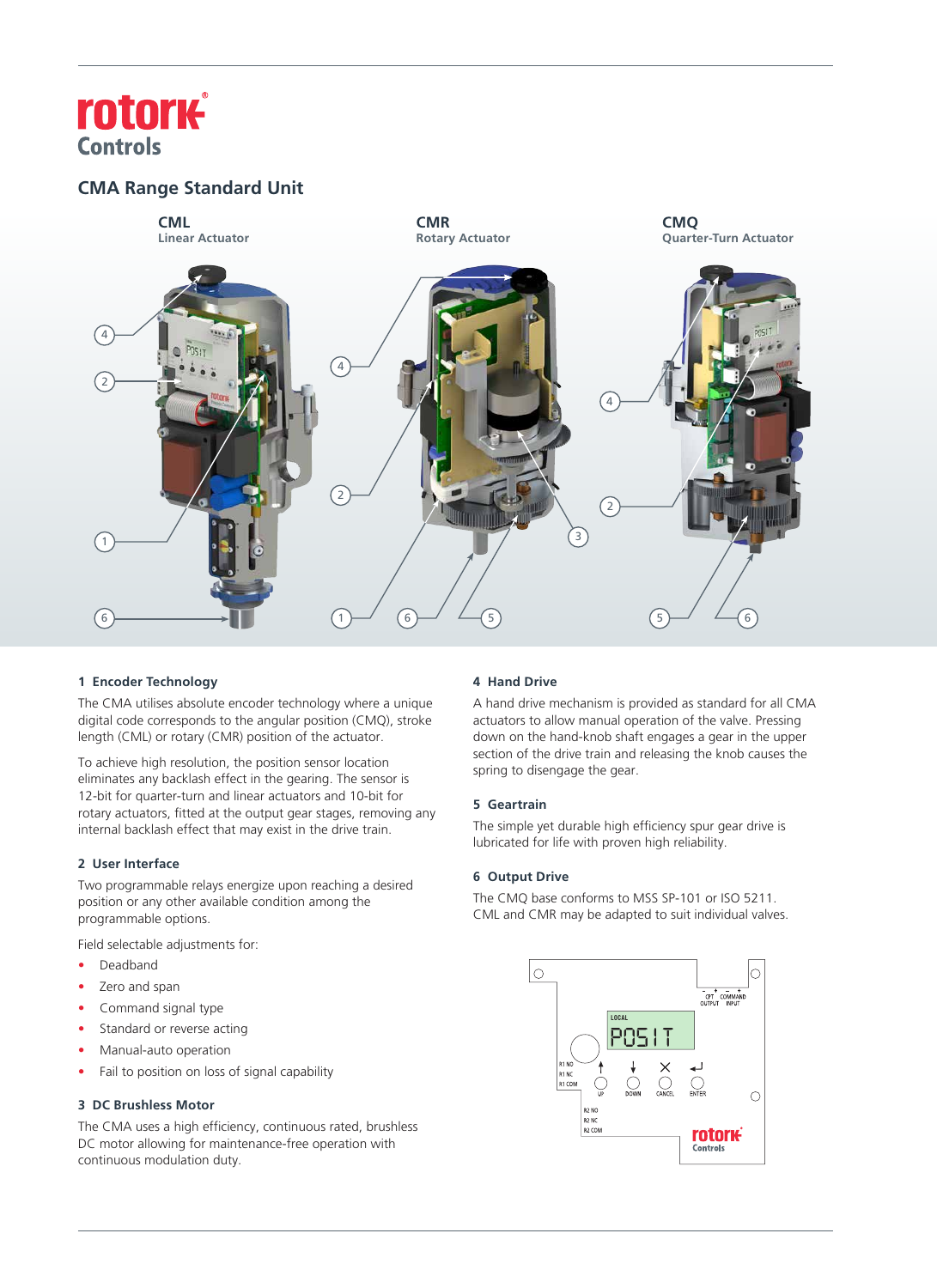# **CMA** Range

**Linear, Rotary and Quarter-Turn Control Valve Actuators**

# **CMA Range with Options**

![](_page_2_Picture_3.jpeg)

#### **Optional Local Controls and Display**

The CMA range of linear, quarter-turn and rotary actuators simplifies initial engineering and procurement requirements. The display provides local control to CMA range actuators through selector switches and an LED backlit display for clear valve position indication.

The CMA range local controls option consists of the following features:

- Linear, quarter-turn and rotary control with continuous indication of valve position in 0.1% increments
- Large, easy-to-read screen with icons for fast diagnostic feedback
- Vivid display showing actuator position, critical and non-critical fault symbols
- Valve position as a percentage of set valve travel  $(e.g. 100\% = Open)$
- Control selection knobs provide Local, Stop or Remote operation mode selection and Open or Close input commands for position adjustment in local control mode
- Tamper resistance capability for the mode selection knob allows each mode to be locked in place preventing unauthorized changes to actuator operation

#### **Optional Local Controls and Display Plus Reserve Power Pack (RPP)**

This option includes all the benefits of the local controls option with the addition of power and signal-loss action functionality:

- Linear and quarter-turn control with continuous indication of valve position and fail-to-position functionality
- Reserve Power Pack (RPP) provides the actuator with enough stored energy to perform a predetermined action on mains power failure
- Position indication during power loss action on the LCD display
- Vivid display showing actuator position, critical and non-critical fault symbols plus additional RPP status
- Short, 2 minute charge time for the reserve power pack, once mains power is reinstated, allows actuation control to continue quickly and efficiently – the LCD display will flash and operation is inhibited during charging
- Super capacitors do not suffer from the 'memory' effect caused by repeat partial charge/discharge cycles
- Power loss action is easily configured via the standard CMA Human-Machine Interface (HMI)